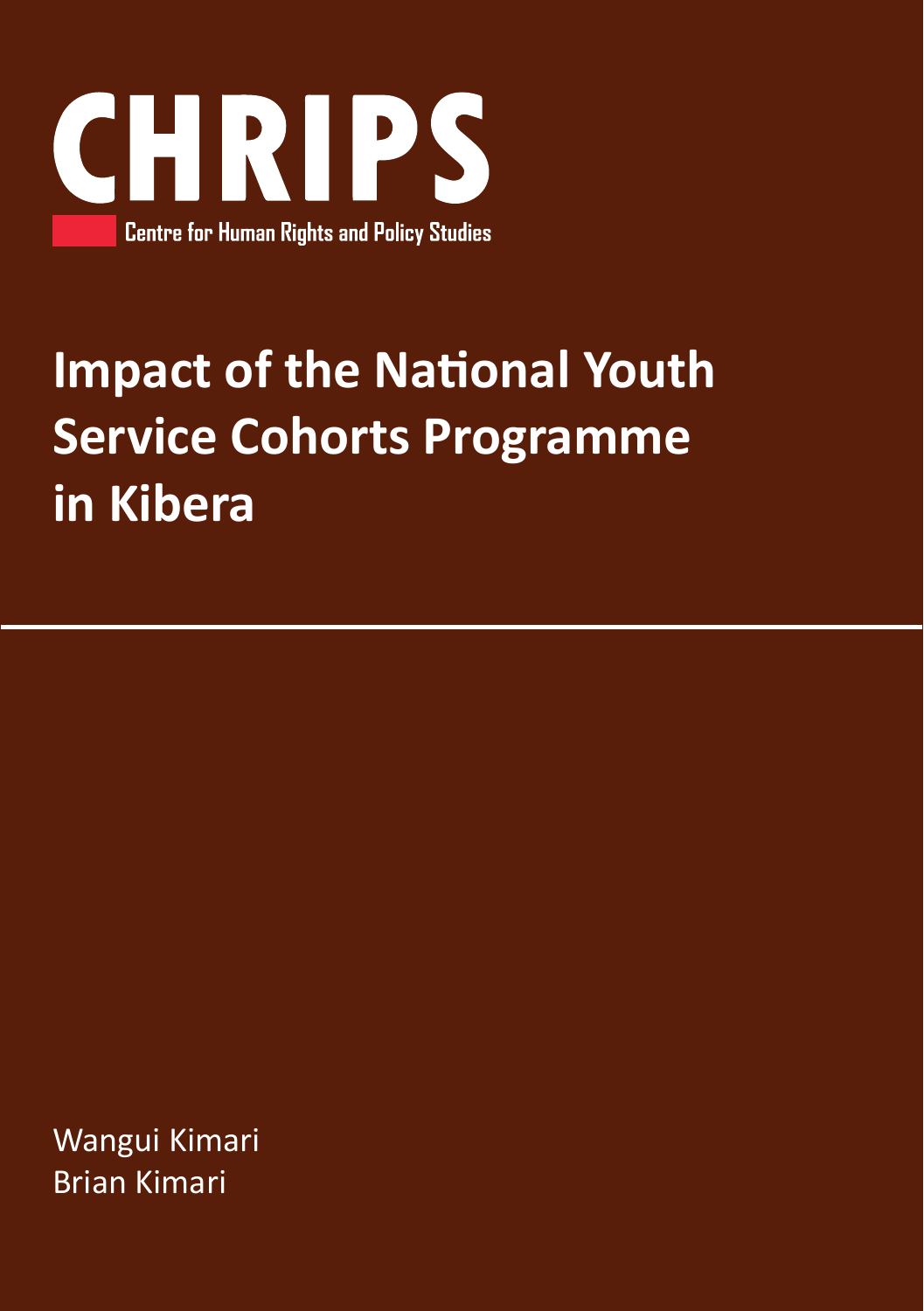# Impact of the National Youth Service Cohorts Programme in Kibera

Wangui Kimari Brian Kimari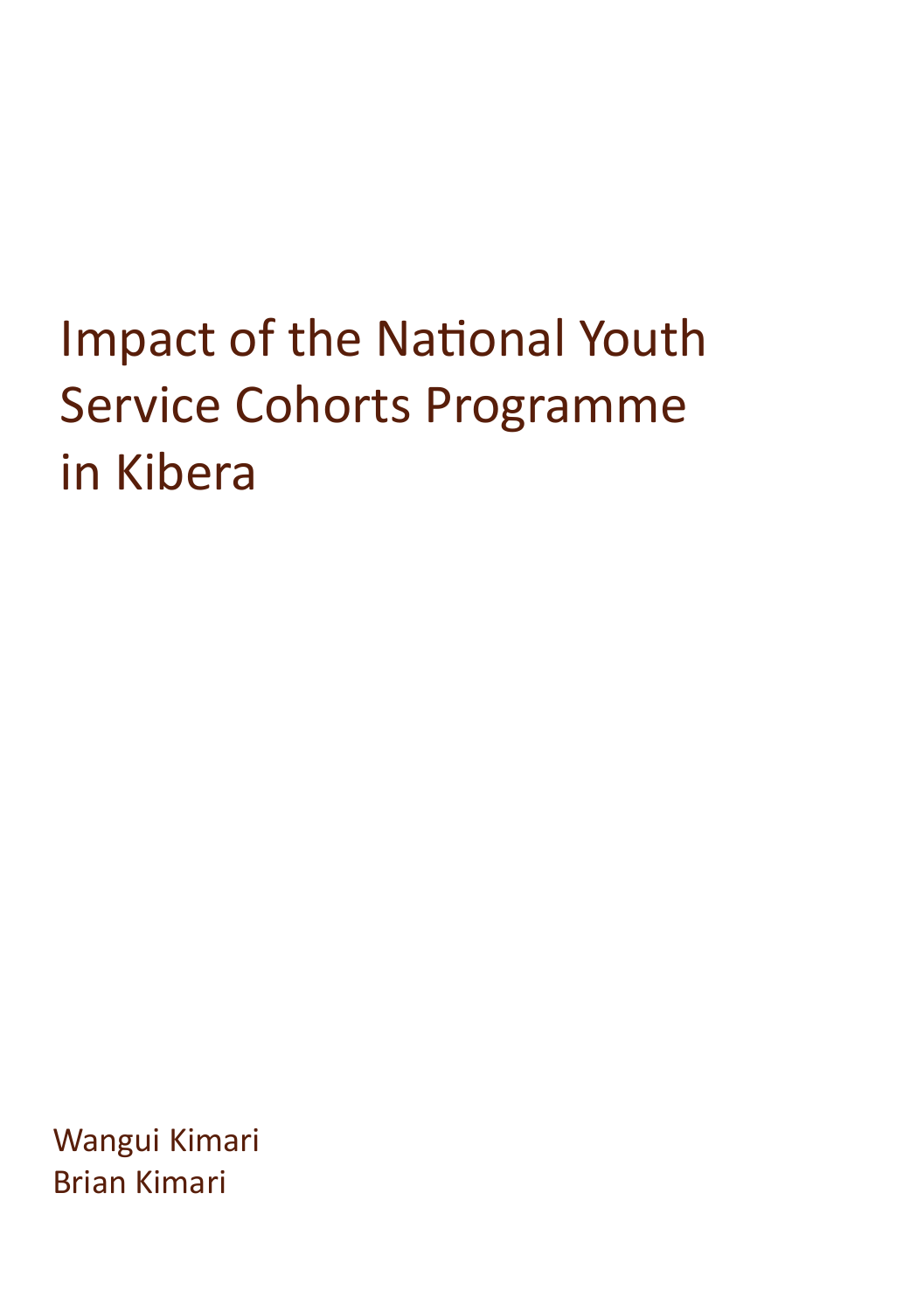## **Acknowledgment**

Wangui Kimari is a Senior Research Fellow at the Centre for Human Rights and Policy Studies. She is also a Research Fellow at the Institute for Humanities in Africa. Brian Kimari is a Junior Research Fellow at the Centre for Human Rights and Policy Studies. Copy editing was done by Joy Olwande and Lynda Ouma.

This work was carried out with the aid of a grant from the International Development Research Centre, Ottawa, Canada. The views expressed herein do not necessarily represent those of IDRC or its Board of Governors.

ISBN **978-9966-1864-8-5**

Contact Information Centre for Human Rights and Policy Studies P.O.Box 23748 – 00100, GPO Nairobi, Kenya Tel: +254 20 527 0577 Email: info@chrips.or.ke Web: www.chrips.or.ke

Copyright © Centre for Human Rights and Policy Studies (CHRIPS) 2022.

All rights reserved. No part of this publication may be reproduced, distributed, or transmitted in any form or by any means, including photocopying, recording, or other electronic or mechanical methods, without the prior written permission of CHRIPS, except in the case of brief quotations embodied in critical reviews and certain other noncommercial uses permitted by copyright law.





International Development Research Centre Centre de recherches pour le développement international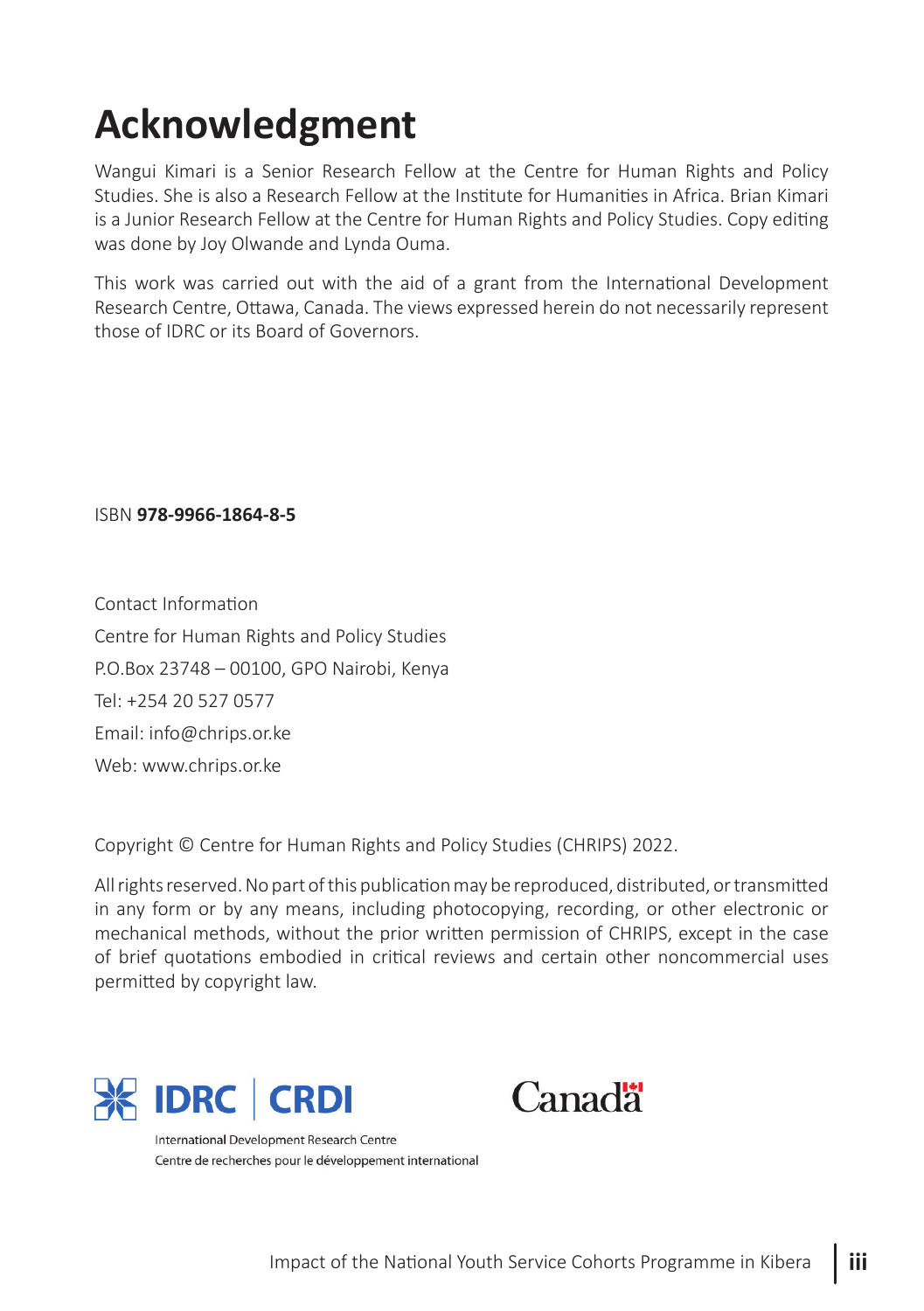### **Contents**

| Acknowledgment                                                                       | iii            |
|--------------------------------------------------------------------------------------|----------------|
| Introduction                                                                         | 1              |
| <b>Context</b>                                                                       | $\overline{2}$ |
| Youth Interventions in Kenya                                                         | 3              |
| <b>Findings</b>                                                                      | 4              |
| <b>Key Results</b>                                                                   | 5              |
| Employment: The Principal Motivation for Youth Participation<br>in the NYS Programme | 5              |
| Opportunities for Skills Development                                                 | 6              |
| Benefits to the Community                                                            | 6              |
| Community Leadership                                                                 | 8              |
| <b>Gender Equality</b>                                                               | 8              |
| <b>Conclusion</b>                                                                    | 10             |
| <b>Policy Recommendations</b>                                                        | 11             |
| <b>List of References</b>                                                            | 13             |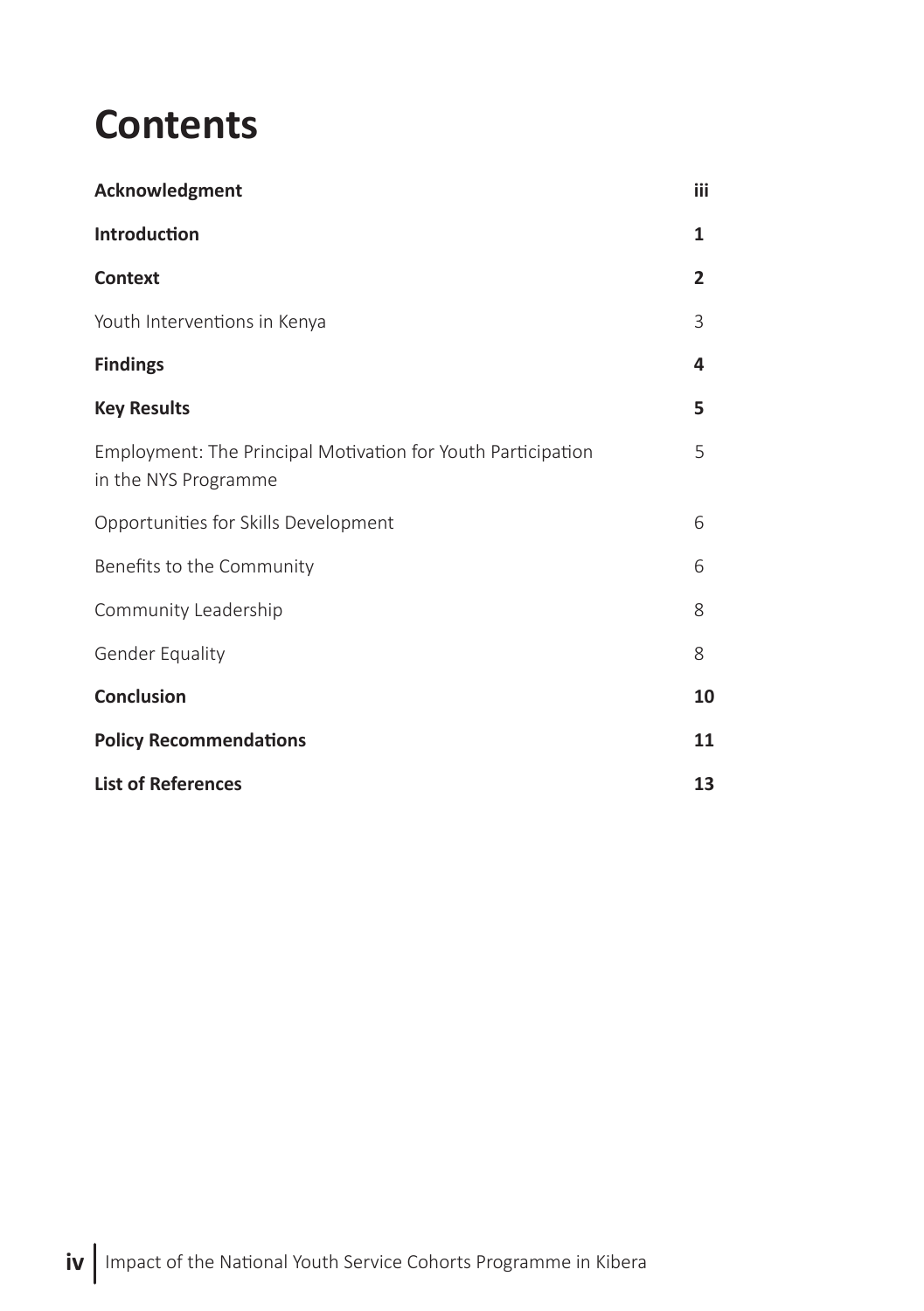## **Introduction**

In 2019, the Centre for Human Rights and Policy Studies embarked on a quantitative and qualitative research project to understand the impact of youth economic inclusion projects in Kenya, and, principally, the National Youth Service (NYS) Community Cohorts Programme (also known as the NYS Youth Empowerment Programme). Of key concern was the need to discern how this intervention impacted the economic life and governance opportunities available to youth and their potential to engage in violence or illicit work. The three objectives orienting this process were:

- 1) To assess the extent to which the programme in Kenya reached and provided opportunities for young men and women to participate in the economic and governance life of their communities.
- 2) To assess the extent to which the National Youth Service Community Cohorts Programme in Kenya actually reached those youth most likely to engage in violence or illicit work.
- 3) To evaluate the local community impact of the programme with respect to the inclusion of young women and men, and on reduced levels of physical violence and criminality.

Evidence collected over the course of two years, between 2019 - 2021, and through both quantitative and qualitative methods, demonstrated the critical role that the National Youth Service and Community Cohorts Programme had in improving the economic life of young people and reducing incidences of crime and violence in the two poor urban areas where we conducted our inquiry: Kibera and Mathare.

This report details our findings in Kibera, which provide empirical evidence in support of inclusion programmes. These results also offer critical insights, primarily from the cohorts themselves, which can be leveraged towards enabling improvements in future interventions that target advancements in the economic life of young people, an expansion of their governance opportunities, and a reduction in crime and violence in the communities where they live.

The next section provides situational information that contextualizes the need for inclusion programmes in Kenya. This is followed by a presentation of our findings in Kibera, and policy recommendations emerging from these research results.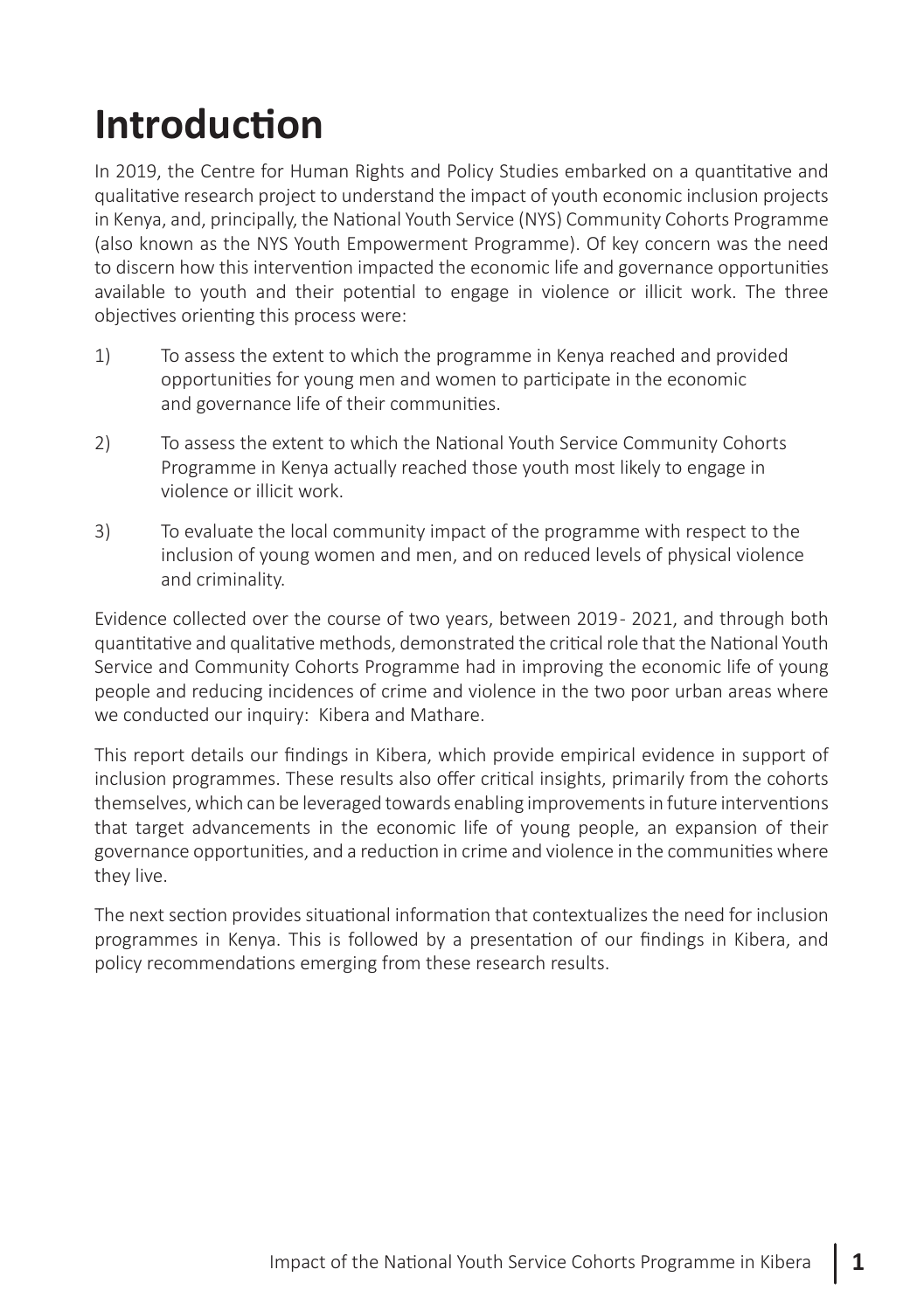## **Context**

Youth are defined in the Kenyan constitution as: "the collectivity of all individuals in the Republic who have (a) attained the age of eighteen years but, (b) have not attained the age of thirty-five years" (GOK: 2010). With 75% of the country below the age of 35, Kenya is a very youthful country (Mzalendo 2019; Kimari et al 2020). This demographic status notwithstanding, 39% of those who qualify as youth are unemployed (Business Daily 2020). Perhaps as a consequence of this reality, youth unemployment is consistently linked to crime and other forms of insecurity. In this regard, a 2018 report by the National Crime Research Centre (NCRC) detailed how:

In recent years, youth issues have dominated the international agenda. On one hand, it is the youth who drive innovation, creativity, equality and justice in any society. They often participate in civic and political space through volunteerism, partaking in public participation forums, attending political rallies, taking part in community service and engaging in youth organizations. Some countries have even reserved membership for the youth in various public service dockets through which they shape and influence youth-related policy. Their contribution to the digital spaces – mass media, social media and print media, cannot also be overstated. On the other hand, however, they have been accused as the major perpetrators of crime and other acts of violence around the globe[...]. While extra caution must be taken against labelling youth as synonymous with crime, various analyses around the world have illustrated that among the various demographic categories, youth are the most vulnerable to indulgence in crime. (NCRC 2018: 6-7).

In addition, this report adds that, even against what is seen as "scanty" statistics, youth criminal activity in urban areas is seen to be on the rise, particularly in areas with large youth populations and located in poor urban settlements. However, building on findings from both the United Nations Office on Drug and Crime (UNODC) and the World Bank, the report goes on to assert that even while they may be "crucial triggers," "poverty and unemployment are not, by themselves, causes of crime perpetrated by the young people" (NCRC 2018: 7).

Certainly, preoccupation with youth and gangs in urban areas tends to be hyper-narrativised and divorces their grievances from the wider dynamics of state prompted or sanctioned violence (Kunkeler and Peters 2011; Kimari et al 2020). Equally, while there is justified concern about youth involvement in violent formations such as gangs, there has been limited interrogation of the socio-economic and political conditions that generate them. As scholars such as Mutahi (2011) and Ruteere et al (2013) have argued, in Kenya, the deleterious characterization of youth associations tends to ignore the social and political settings that inform them, which include the deterioration of poor communities and the reality that it is principally those who live in informal (ised) urban settlements who suffer the most violence.

Informed by these perspectives, our study did not assume a direct causal link between youth unemployment and violence and crime. Rather, it is guided by the understanding that crime and violence are enabled by a number of cumulative drivers, including poverty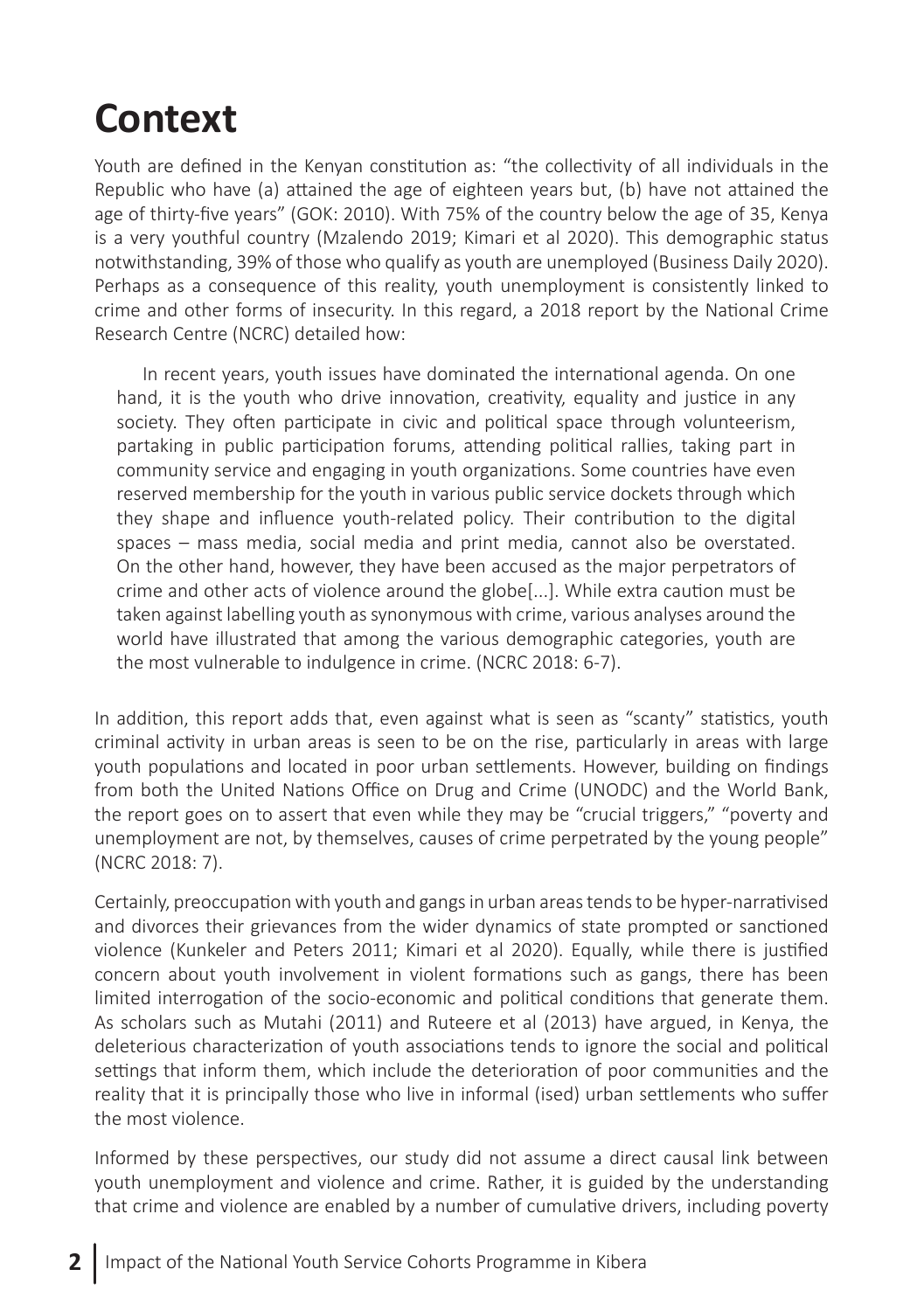and unemployment, which overlap and are shaped by time and spatial dynamics, and can be exacerbated by the absence of basic services and social inclusion and protection mechanisms (cf Muggah 2012).

### **Youth Interventions in Kenya**

Despite the recent implementation of a rigorous policy framework targeting this demographic, and the initiation of various development initiatives responding to the socioeconomic conditions of Kenyan youth, there remain many challenges to guaranteeing that youth benefit from these interventions. In this regard, a Youth Agenda (2018) report states that:

The government has been implementing various youth employment programmes such as the Youth Enterprise Development Fund (YEDF), Uwezo Fund, the labour export programme, Subsidized Youth Polytechnic Tuition Scheme (SYPT), The National Youth Service (NYS), Kazi Kwa Vijana (KKV), Youth Empowerment Centres (YECs), and the "trees for jobs" initiative with mixed successes [sic]. Some of the lessons learnt while implementing these programmes include the need for a better structured framework and implementation of a youth employment strategy, a system to collect and disseminate job opportunities, as well as urgent measures to increase accessibility and quality of technical and vocational skills training. These learning lessons need to be urgently implemented (YAA 2014: 15) (italics our emphasis)

Echoing these contentions, our findings demonstrate that many young people are either unaware of the existing Kenya Youth Development Policy (2019) or misinformed about how it relates to them and the opportunities it portends. At the same time, many from this demographic, have also faced challenges accessing funds availed to them through programmes such as the Youth Enterprise Development Fund (YEDF) and the Access to Government Procurement Opportunities (AGPO) initiative, because of byzantine and unnecessary bureaucracy, corruption, high registration costs or lack of information (Wohoro 2016).

The National Youth Service Community Cohorts Programme did away with much of what is documented above as the critical challenges or 'mixed success' of previous youth employment schemes. In many ways, because it was accessible to all and at a scale that was novel, it did not require a complicated registration process and was located in needy communities. However, despite the benefits that incurred to youth involved in the NYS programme across the two sites of our study, Kibera and Mathare, interlocutors consulted voiced critiques of the programme: in particular, that it could have engaged with youth better at the ideation stage, and this would have avoided what they saw as its weaknesses in design and implementation. Ultimately, however, as an intervention that was oriented around four main axes – the provision of gainful employment, resocialization, the fostering of a sense of responsibility and savings and training instruction for youth (NYS 2022), the Cohorts Programme was moderately successful, and was often cited by youth in Kibera as a national intervention that had more reach and impact than previous inclusion programmes. These successes and weaknesses are discussed in the following section.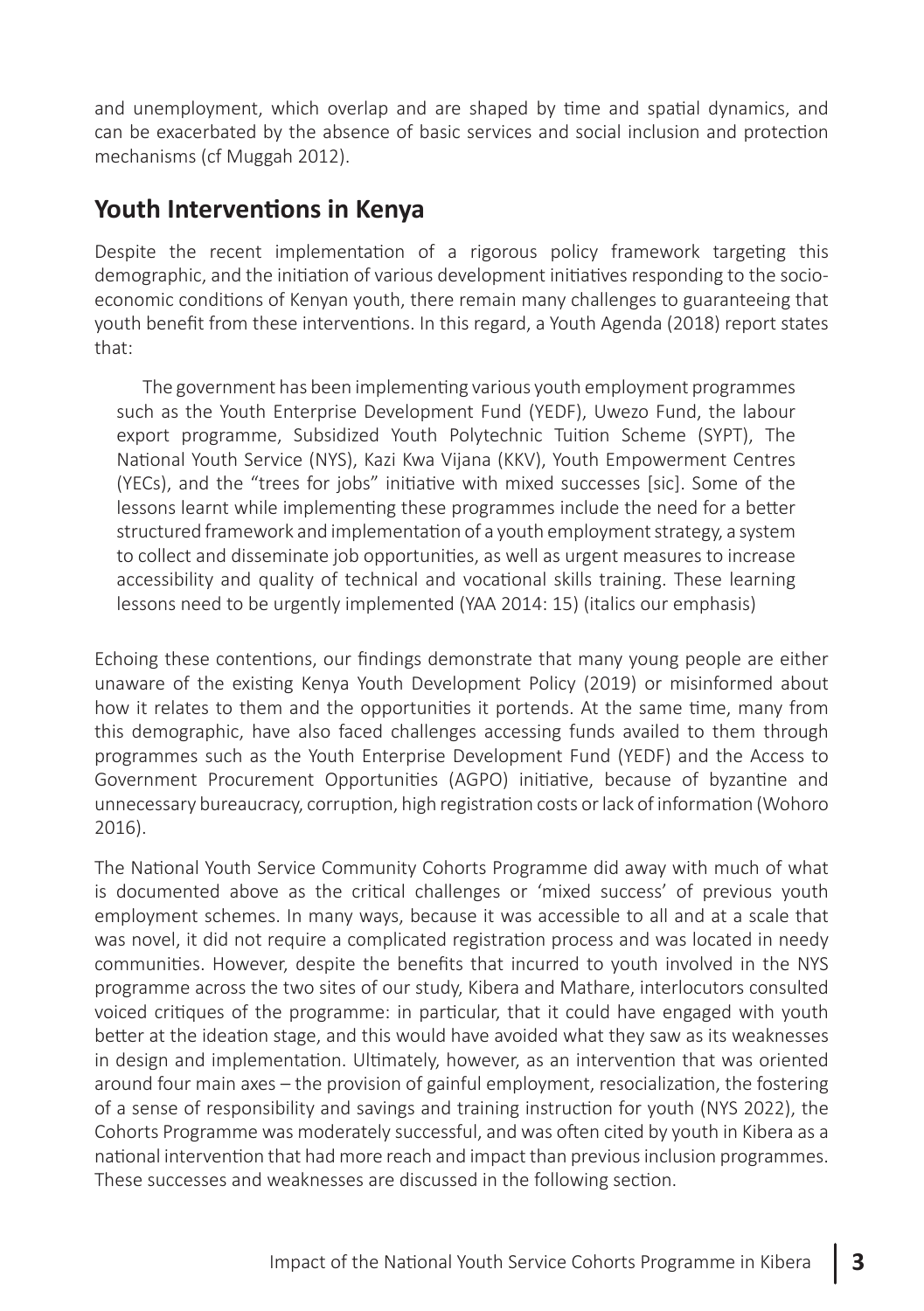## **Findings**

Kibera is a poor urban settlement in Nairobi, roughly four kilometres from the city centre. It is one of the oldest 'African' settlements in the city and was established in the early twentieth century as an area of residence for Nubian soldiers who had assisted the British in their imperial expansionist enterprises. For their services, these soldiers from Sudan received the "will of the crown" to live in this area from as early as 1902 (Parsons 1997).

Currently, it is constituted by a diverse population, and at the last census, count was documented as having 185, 768 persons, although it is popularly considered to have at least double this number. It is important to note that roughly 42% of this population is young people between the ages of 15 - 35 (KNBS 2020). Census data further demonstrates that this settlement has a high percentage of residents who are seeking work, the majority of whom are living in high-density areas with poor basic services. As but one example of this, almost half of residents, 45% of the population, access water through a public standpipe (KNBS 2020), and sanitation, housing, roads, education and health facilities continue to be inadequate in most of its thirteen villages.

These conditions inform a shared feeling of historical marginalization, which has pronounced ethnic inflections in this particular geography. This was most sinisterly demonstrated in events such as the post-election violence of 2007- 2008 (cf. CIPEV 2008). More recently, local youth gangs have been implicated in extortion, provision of services such as water and electricity, security, violence and political mobilizations in the area (Achuka 2021). Incidences of gender-based violence are high (Swart 2012), and, as elsewhere in the country, a considerable number of recorded instances of police killings of young people (Austin 2019).

The prevailing socio-economic context, therefore, legitimized, that Kibera was the pilot location for the National Youth Service Community Cohorts Programme when it was launched in 2013. By 2014, 1700 youth from the settlement were engaged to participate in both community clean-ups and infrastructure building. The youth received Kenyan shillings one thousand six hundred and forty-eight (KES 1648) at the end of each week. This programme lasted close to three years, between 2013- 2017, and youth perceptions of the benefits and challenges of this intervention are detailed in the next section.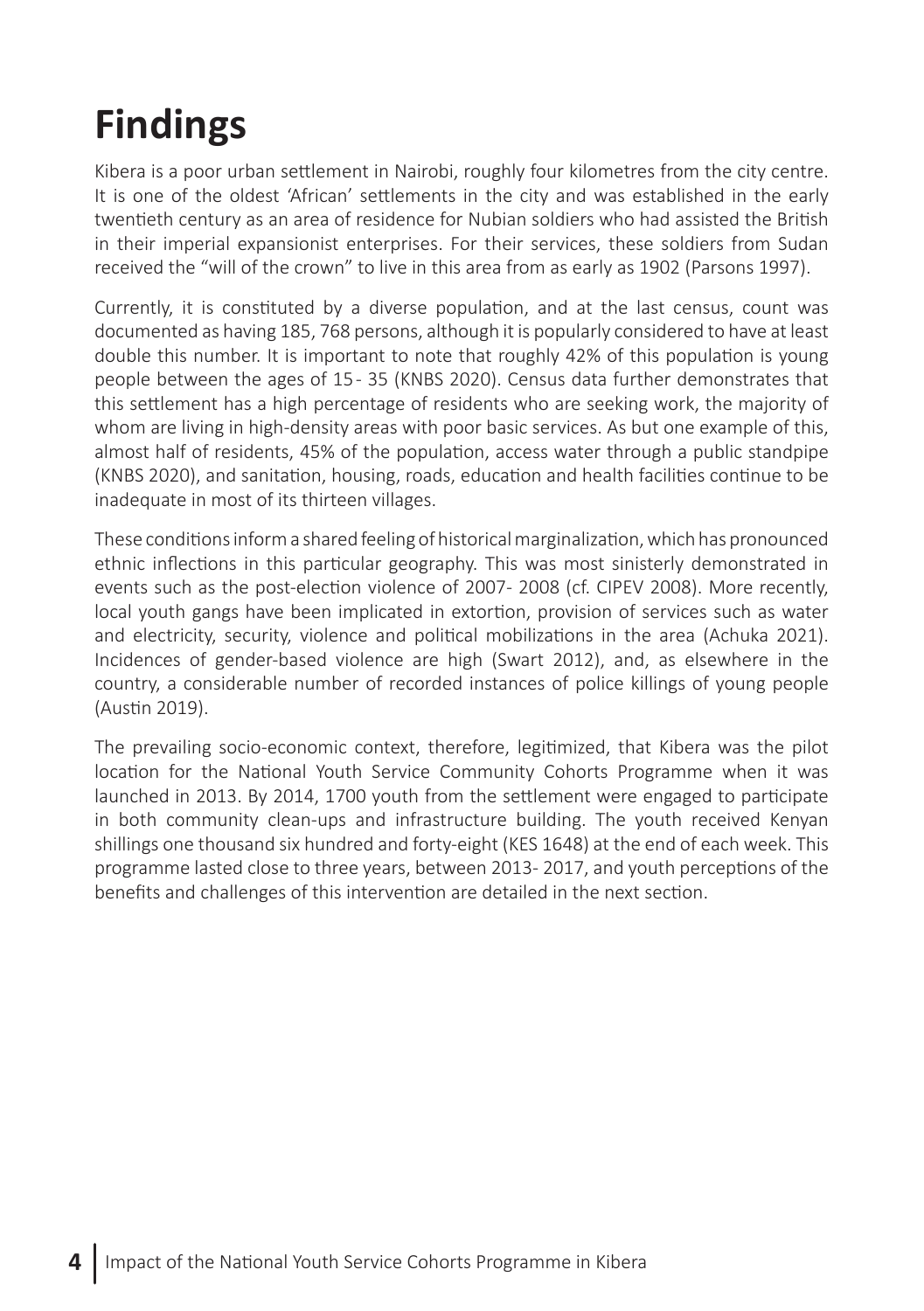## **Key Results**

Seven hundred and eighty six respondents participated in our quantitative survey in Kibera.<sup>1</sup> Out of this number, 51.9% were former NYS cohorts, with 49.6% being male and 54.1% female. Of these participants, 66.3% of those consulted were between the ages of 25–34 at the time of the survey in 2020, illustrating that the majority of respondents were over 18 when they signed up for the NYS programme. What's more, the vast majority, 88%, were regular cohort members, and only 12% of those surveyed were cohort leaders.

### **Employment: The Principal Motivation for Youth Participation in the NYS Programme**

Of those who participated in our survey in Kibera, 94.4% stated that their principal motivation for joining this youth scheme was to get employment and income. Close to a quarter of respondents, 24.5%, added that they were also drawn by the possibility of acquiring important life and technical skills; while 17.9% were inspired to join the NYS project to contribute to the development of their community.

Equally, in the data validation forums we conducted, all forum participants confirmed that they enrolled in the project because they needed employment and income. Correspondingly, interlocutors also spoke of joining to leave "idleness," "make friends" and to "reduce crime" (see Figure 1).

Furthermore, the vast majority of discussion group participants, likely over 56% documented by the survey results, said they worked within the programme for as long as was possible: from the beginning to its abrupt end due to "politics."<sup>2</sup> Those who stopped midway, a minority, left primarily to pursue school or other work opportunities, or withdrew for a period due to illness, maternity leave, or, for example, problems with the person whose ID they were using.<sup>3</sup> There were also a few who used this intervention as a 'stepping stone' to get jobs elsewhere, or even to attain passports that would allow them to work in Saudi Arabia, for example.

The large number of young people who worked until the end of the project in Kibera, just before the election period in 2017, overwhelmingly illustrates that youth engaged would have held on to this economic opportunity should it have continued. Correspondingly, 97% of respondents conveyed that they had no other economic opportunities at the time in which they were working.

<sup>1</sup> In 2019, CHRIPS initiated this research intervention to understand the impact of the NYS Community Cohorts Programme on youth employment, governance and crime reduction in Mathare and Kibera. For these purposes, a quantitative survey was conducted in early March 2020, while the qualitative research processes, consisting of 21 data validation exercises in Kibera, took place between September 2020 and July 2021 respectively.

<sup>2</sup> This reference to "politics" signposts the corruption charges brought against key NYS leadership between 2015 - 2018.

<sup>3</sup> We noted a number of cases where people who were either younger or older than the requisite 18-35 years of age used other people's identity documents to access cohort opportunities within this programme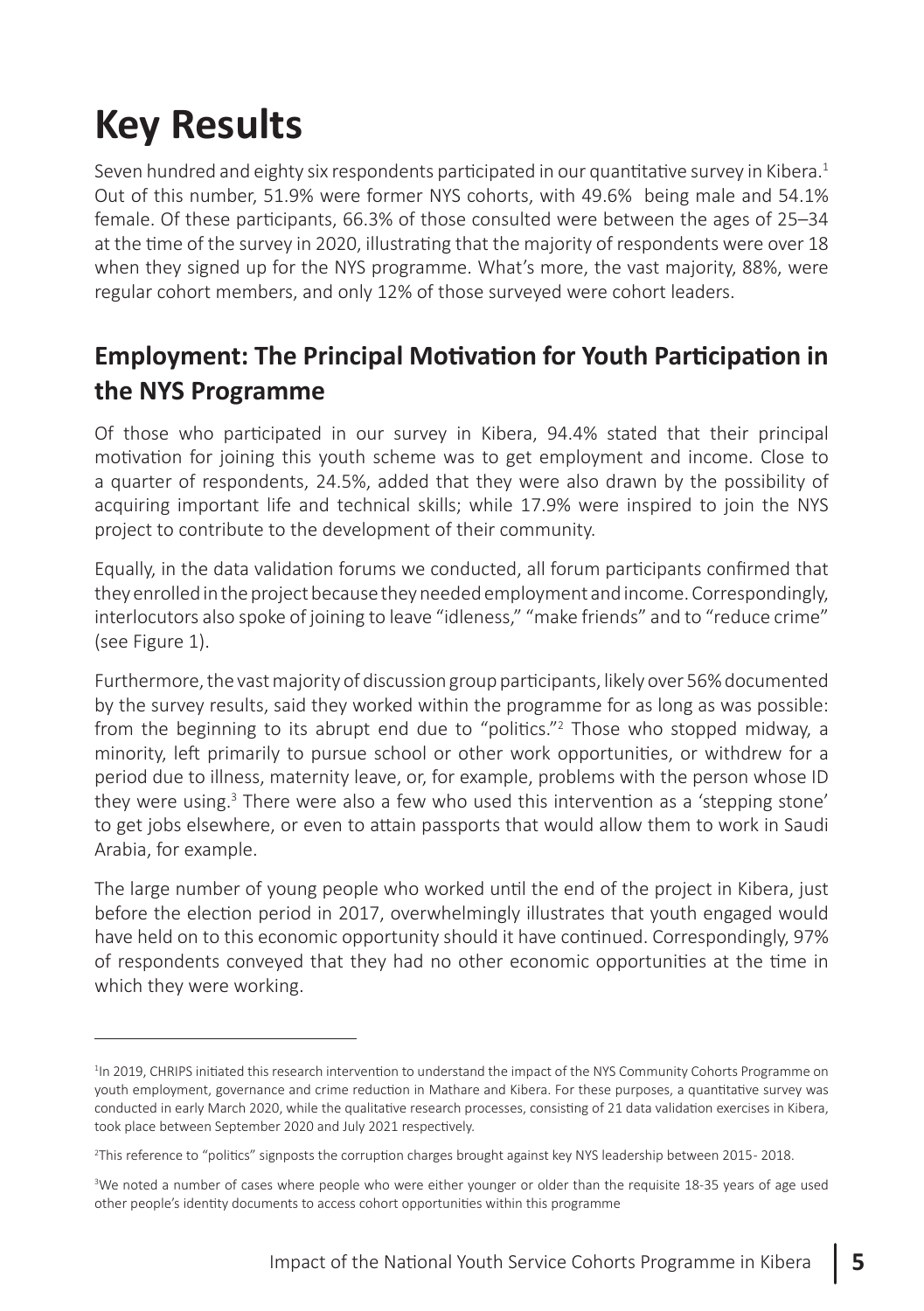#### **Figure 1: "Why did you enrol in the NYS Community Cohorts Programme?"**



### **Opportunities for Skills Development**

Though the project ended abruptly, with both training and infrastructures incomplete, a large number of respondents asserted that being enrolled in the scheme allowed them attain transferable skills that they are using in their present jobs (43.9%). Certainly, whether they used it as a stepping stone or an employment opportunity, the programme enabled cohorts to learn skills that would be translatable to other positions and contexts. During our data validation fora, roughly 30% of participants confirmed that they were using skills obtained while engaged in this youth scheme in their present livelihood engagements. It is important to note that since a large number of these participants were not working at the time of the data validation focus group discussions, they were not confident that the skills they had learned – such as masonry, painting, construction etc., – were useful to their present work situations. However, they did confirm that some of these skills were useful in their own households broadly. One interlocutor shared that "people even developed skills like opening a bank account," which they had not had the confidence and ability to do previously, and this enabled them to expand their lives in multiple ways. Correspondingly, it is important to note that the "discipline and confidence" that 20.4% of survey respondents said they acquired as a result of the project, was also affirmed in instances of 'opening a bank account', and throughout the data validation exercises. The development of these virtues is a core institutional objective of this youth employment scheme.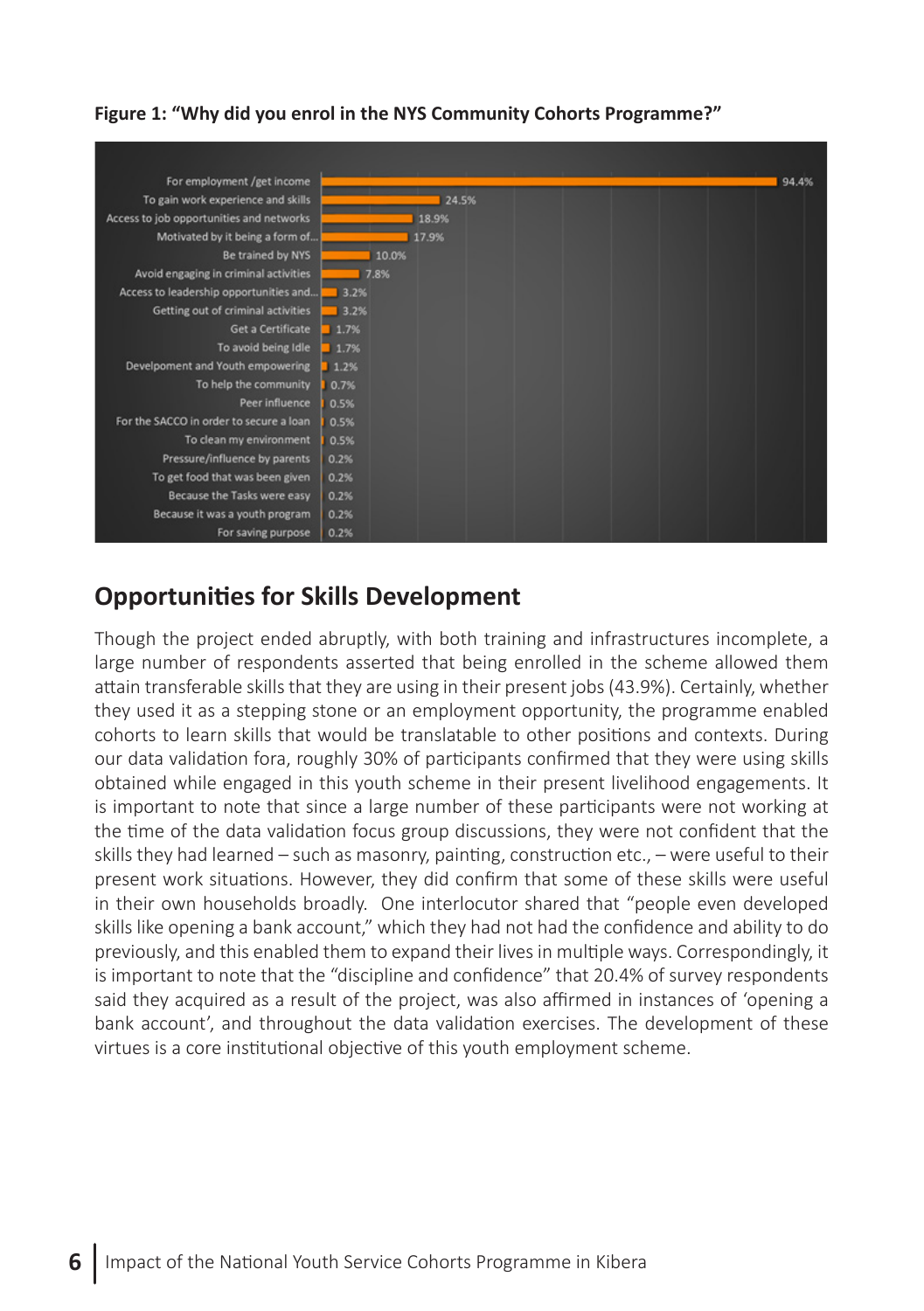### **Benefits to the Community**

In terms of benefits to their community, 70.6% of Kibera respondents shared that during the period in which the NYS project was running, their environment was cleaner. In addition, 60.3% asserted that the employment opportunities were accessible and benefited their locales. Forty-eight percent said that crime reduced, 46.1% conveyed that the infrastructure built benefited the community, while 45.5% approved of the fact that youth were "kept busy." A smaller, but notable, percentage of people highlighted the benefits accrued from the community savings groups that emerged because of widespread access to income. Loans were acquired through the NYS savings and credit cooperative organizations (SACCOs), and local business owners had increased commerce during this time.

These gains also corresponded to those seen as impacting youth. In this regard, when asked: "In what ways did the youth in this area generally benefit from the NYS project?" Respondents asserted that this demographic got livelihood opportunities (58.1%), kept engaged and busy (51.9%), started or expanded businesses (49.6%) and gained skills and work experience (32.2%). Other benefits include opportunities for community leadership (29.9%), loans (21.8%), savings and SACCOs (14.2%).

With regards to a reduction in crime, the evidence offered for this was experiential and anecdotal. However, during the data validation exercises, all interlocutors suggested that crime reduced because those who had no job prospects previously could get an income. This coupled with the reality that, as a few interlocutors shared, "you were too tired at the end of a long day of work to do anything else." Related, 3.2% of those surveyed said that they enrolled in the programme to 'get out of criminal activities,'. What's more, because of the constant interaction and co-mentorship between youth from different backgrounds and areas, a unity and a familiarity was brought about which allowed as one participant humorously shared, "thieves and complainers became friends."4 Similarly, interlocutors also spoke about the intra-community unity that was enabled by NYS activities since youth from different areas would work together.



#### **Figure 2: "In what ways did the NYS benefit this community?"**

4 Laini Saba focus group participant, September 19, 2020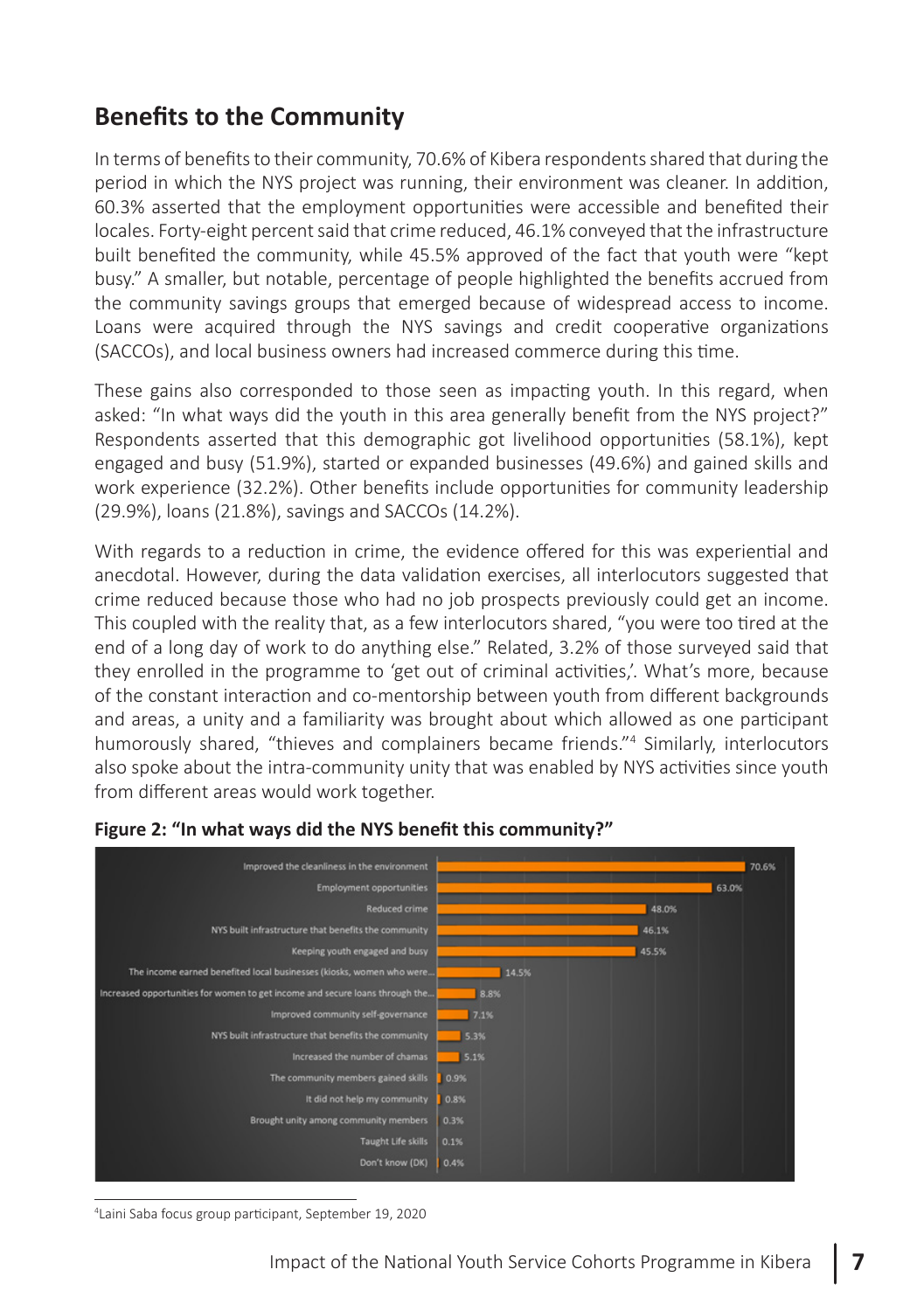### **Community Leadership**

Survey data demonstrated that 71% of the respondents felt that the NYS youth empowerment programme improved involvement in community leadership and affairs. However, the validation exercises registered that this impact was uneven, and was contingent on specific village or ward dynamics. For example, data validation participants from Laini Saba and Mashimoni said there were really no opportunities for leadership in the programme, since leadership was taken by force, "kifua," by those who already had power and influence. Leadership opportunities available in the scheme were, for example, SACCO leader or supervisor, but since there was no secret ballot to choose these positions, many cohort members felt compelled, even intimidated, to vote for persons who were friends with the local administration or were influential in other ways.

In contrast respondents from Woodley ward and Sarang'ombe, said that leaders were democratically elected, and reflected local cohort choices. These ward disparities in formal leadership roles notwithstanding, many spoke of the proliferation of community-based organisations and youth and savings groups during the time of the programme, and their role in contributing to youth involvement in diverse community affairs. Two former NYS cohort leaders who stood as candidates for the Nairobi County Assembly, and, for Member of County Assembly (MCA) positions in 2017 were used as examples to evidence that the project had supported some youth to attain prominence, skills and support to run for formal political positions. It is worth noting that those who were able to gain standing in the community were primarily those who were elected as SACCO or site leaders. From this group, both men and women were recognized as mentors, community representatives, potential community health volunteers, and were often chosen by different NGOs to represent their wards.

### **Gender Equality**

Ninety-four percent of Kibera survey respondents said that they were not denied any opportunities because of their sex (see Figure 3) this is 94% of females and 94% of males. This lack of gender bias was affirmed in all the data validation discussion groups, while also given more nuance. For example, while women and men were treated equally both during registration, as well as given almost identical tasks -- whether construction or cleaning - during project activities, sometimes, 'considerate' discrimination did occur. For example, one male participant shared that if female cohort members could not carry some of the heavier equipment or material, the males in the specific platoon would carry the load. Related, one participant narrated how she would take her young child to work since she did not have childcare, and she did not face any discrimination or repercussions for this.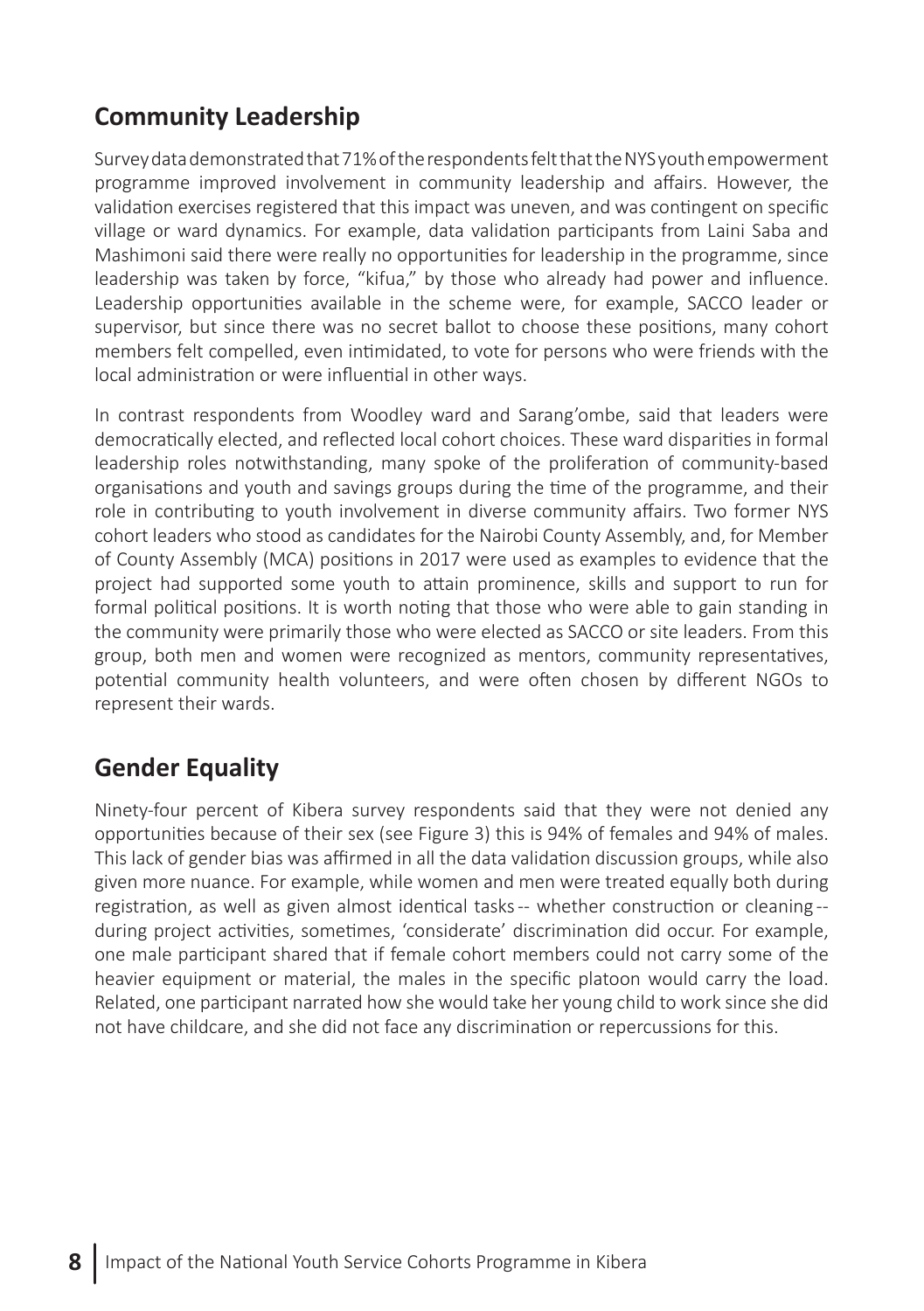**Figure 3: "Do you think that the NYS programme provided equal opportunities for men and women to participate?"**



At the same time, participants conveyed that there was, from time to time, harsh treatment of cohorts in Kibera by senior NYS staff and cadets. Some were said to have been too authoritarian or engaging in ethnic favouritism. Furthermore, some participants felt that male cohorts were 'disciplined' more than female cohorts by these staff members and that leaders could sometimes use their positions to solicit bribes from those who wanted to join the empowerment programme later than the initial registration date, and to compel sexual favours from junior female employees. Participants consulted however emphasized that these events did not constitute or contribute to widespread discrimination neither did they have a significant impact on the recruitment or working conditions of NYS cohorts broadly.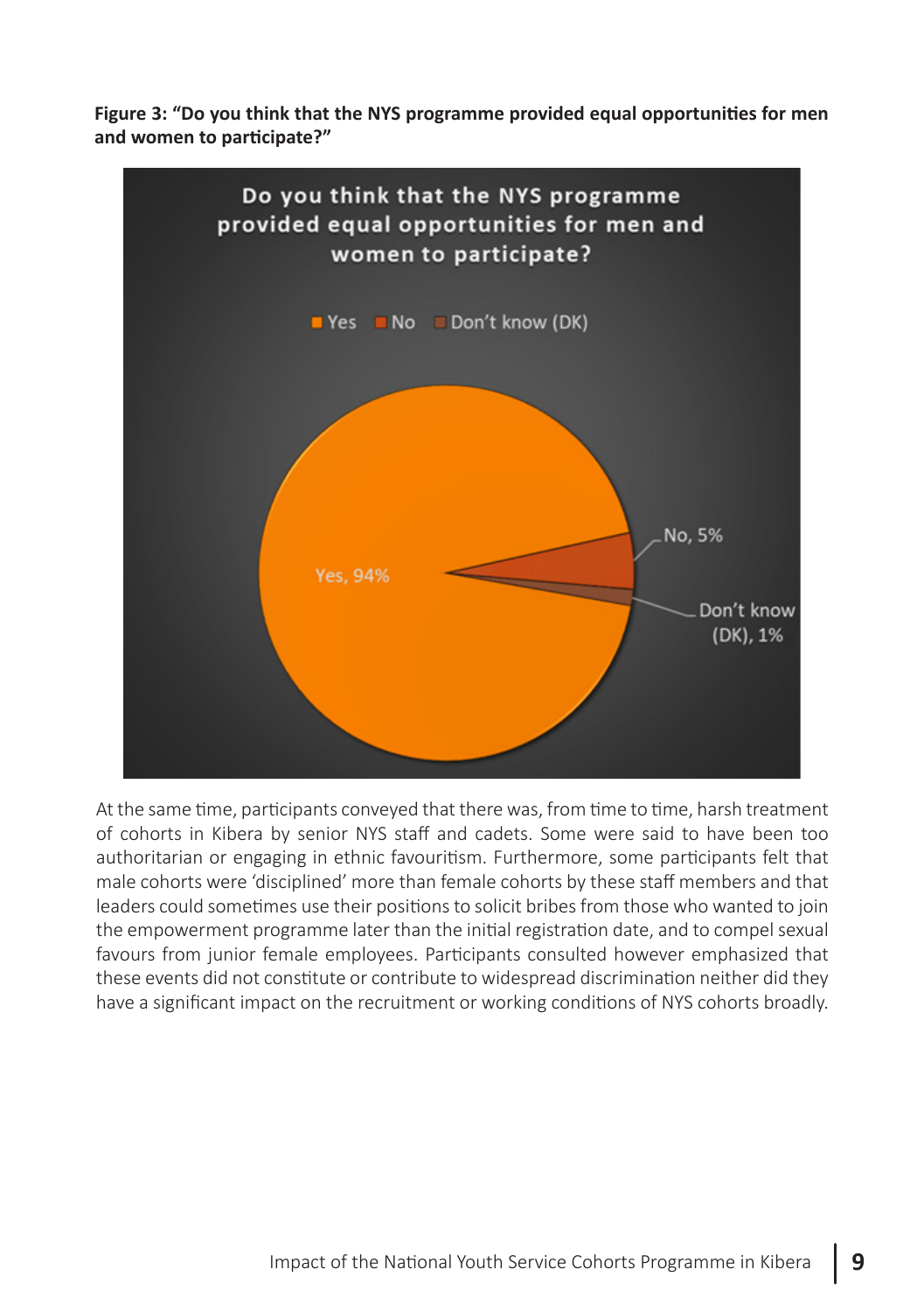## **Conclusion**

Our survey and qualitative research engagements contributed to the following objective: to assess the extent to which the National Youth Service (NYS) Community Cohorts Programme in Kenya has contributed to youth inclusion in economic life and governance, and the impact of that inclusion on violence in Nairobi.

The results discussed in this report illustrate the multiple individual and community benefits that were prompted by the NYS programme, even while its tenure was impacted by corruption issues at the senior management level. Consequently, our findings uphold the utility of this youth scheme, and parallel inclusion projects, as a viable means to enable opportunities for socio-economic improvement.

Earlier discussions have made clear how an overwhelming majority of survey respondents confirmed that they enrolled in the NYS programme because of the opportunity to get an income, so as to improve their socio-economic conditions. Correlated, during the data validation exercises, all respondents spoke about how working as a cohort within the scheme had changed their lives both materially and socially. They could fend for their families, buy mattresses or cows, save, pay debts and, in turn, improve their own skills and self-esteem. The ability to fend for oneself enabled many to 'settle down'-- marry, move out on their own and even open a business. Though access to loans depended on the politics of one's ward, both with and without, cohorts still made do with the little salary they received, and through this started businesses, savings and youth groups. These personal and collective efforts, propelled by the regular income of the large number of people included in the project, had a cascading impact in Kibera. In this regard, local businesses boosted their profits because of the increased circulation of money in the local economy.

While its impact on community governance appears to be uneven and contingent on the dynamics of each ward, ultimately, this programme catalyzed the proliferation of hundreds of savings and youth groups that, while not directly implicated in community governance, are organized in formations that can enact influence of various forms. In addition, some interlocutors described how NYS has contributed to "airing out grievances" and unifying areas and villages that had been living in oscillating enmity since the post-election violence of 2008. Therefore, through its powerful but unanticipated function as a platform for bringing community residents across the different villages to share, heal and create broader unity, we suggest that this programme has contributed to enabling more fertile ground for dialogical and democratic community processes. Although it has not led to formal leadership roles for its former cohort members.

The prevention and reduction of crime and violence was, certainly, across all data validation forums and the survey, revealed as a prime result of this inclusion programme. This is for a variety of reasons including the intentional registration as cohorts by their peers and mentors, of those who were involved in petty criminal activity. Above all, as detailed during validation discussions, the consistent income enabled youth to provide for some of their basic needs, preventing the need for them to consider (re)engaging in criminal activity, especially if they had engaged in this previously. Related, the exertion of a full day's work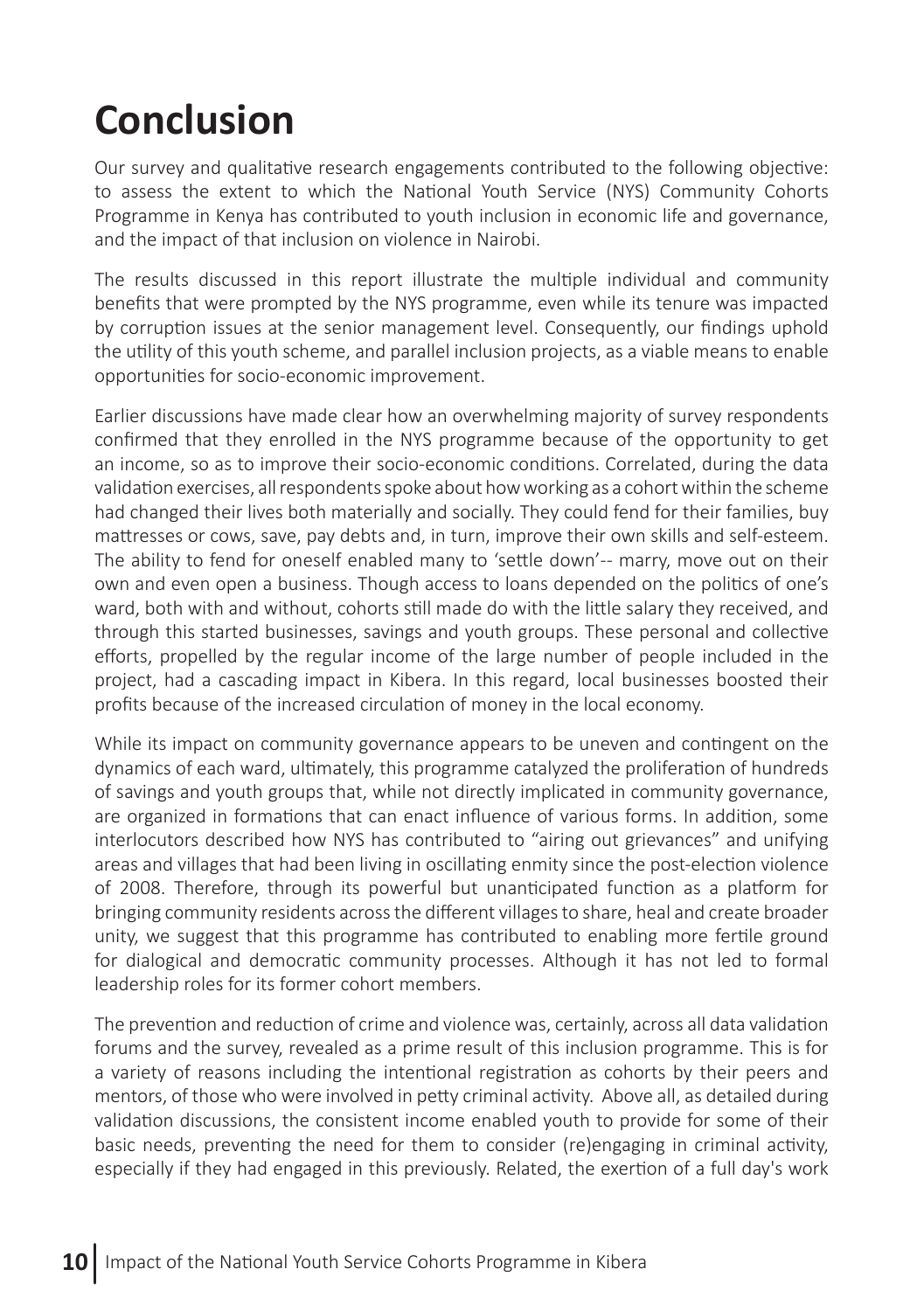of, often, manual labour, deprived young people the energy to engage in petty crime should they have had the inclination to do so after their NYS activities.

It is important to note that gender was a key variable in this project, and in both the survey and validation exercises-- from the questions asked to the participants who were selected to participate in this process, attention to the different roles and effects of this programme on men and women was foregrounded. In both our quantitative and qualitative fora, cohorts consulted confirmed that gender discrimination was not intentionally reproduced by the progamme. From the recruitment process to the similar tasks that both genders were asked to do, the vast majority of interlocutors asserted that this was all "equal." In some areas there were many more women cohorts than male cohorts. When asked why this was the case, female interlocutors shared responses that registered, for example, that "it is because women are the ones who have problems" and so they would persevere through the two week volunteer period that marked the start of the NYS activities<sup>5</sup> to make sure that they would secure eventual employment in this youth scheme.

Similarly, it was suggested that not enough young men brought themselves to volunteer, and this could account for the disproportionate number of women in some areas. Related, in Lindi ward, one participant shared that some young men would not keep up the discipline required to report to work early every day, and thus there were many more women than men registered for the scheme in this area.<sup>6</sup> However, without having access to gender desegregated numbers of cohorts at registration and at the end of the project, we are unable to generalize about either of the two suggested reasons for female cohort dominance in some sections of Kibera. What is clear, from both the survey and the validation fora, is that gender discrimination was not a central feature of the operations of the programme, and that, overwhelmingly, women and men performed the same tasks.

As is evident from the foregoing discussion, the National Youth Service Cohorts Programme had a significant impact on the economic lives of young Kibera residents and contributed to the reduction of petty crime and violence in the area. Its impact on community governance, however, remains uneven. These results notwithstanding, there are a number of policy recommendations, informed by both the quantitative and qualitative research activities, which become imperative to endorse. Five core recommendations are:

### **Policy Recommendations**

**Youth involvement in the conceptualization of the project:** Youth need to be involved in the ideation stage of future inclusion projects, to make sure that intended processes and outcomes benefit them fully. Specifically, this youth empowerment project was created without their involvement, even as it targeted them. Participants consulted identify their absence in the design stage as contributing to some of what they saw as core weaknesses of the scheme, including the choice of training and infrastructure building activities, which were not always relevant. For example, 1)

<sup>5</sup> Cohorts would volunteer for two weeks after registering for the project to, ostensibly, show their commitment for the NYS scheme. After completion of the volunteer period, their employment in the project would be confirmed.

<sup>6</sup> Lindi focus group participant, September 18, 2020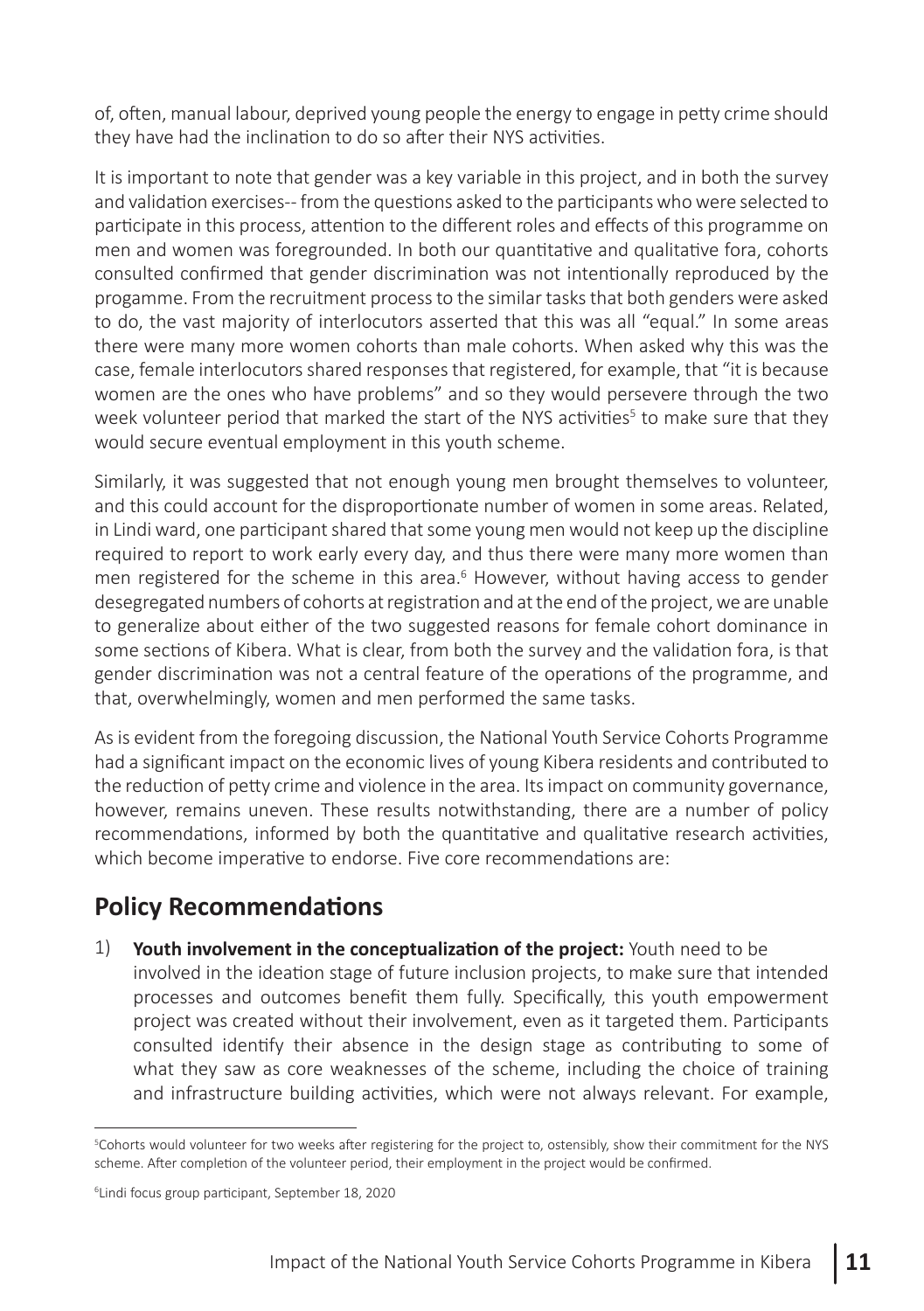fishponds were not well suited to Kibera where there is insufficient access to clean water, and SACCOs were not widely popular since young people could create their own forums for saving.

- **Diversity and professionalisation of activities:** In our data validation fora, former cohort members decried the overwhelming focus on entrepreneurship and savings training in the programme, since not all youth have the ability or desire to be entrepreneurs. Interlocutors suggested that other training areas can be considered in consultation with them should this programme return or be replaced, and that certificates of completion can be part of these activities since this professional recognition can help youth in their future job search endeavours. 2)
- **Higher wages and regular payments:** While appreciated and impactful, NYS wages were below the statutory minimum wage, and often delayed. All cohort members consulted suggested that both an increase in and the regularity of wages in future inclusion programmes would have even more resounding financial impact, on both a personal and community level, than that seen during the implementation of the programme between 2014 – 2017. 3)
- **Inclusive of all ages and abilities:** Since economic uncertainty affects everyone, especially in the context of the Covid-19 pandemic, interlocutors consulted recommended that while youth should be a priority, any intervention should include all ages since a large cross-section of those above 35 are also struggling to improve their socio-economic conditions. In addition, there was the recognition that people with disabilities were and are not adequately incorporated in NYS youth empowerment activities, and this was identified as important to remedy in future programmes, to ensure substantive inclusion of all community members. 4)
- **Democratic leadership and forums for accountability:** Frequent forums to ensure accountability of all leadership was suggested to guarantee that programme leaders are elected in a democratic and transparent manner, and are, thus accountable. In addition, since this programme was suspended abruptly, forums for accountability were suggested to make sure all members could air grievances, have protection as whistleblowers should they choose to become one, and, above all, ensure that programme activities could continue even while concerns could be dealt with in an ongoing manner. 5)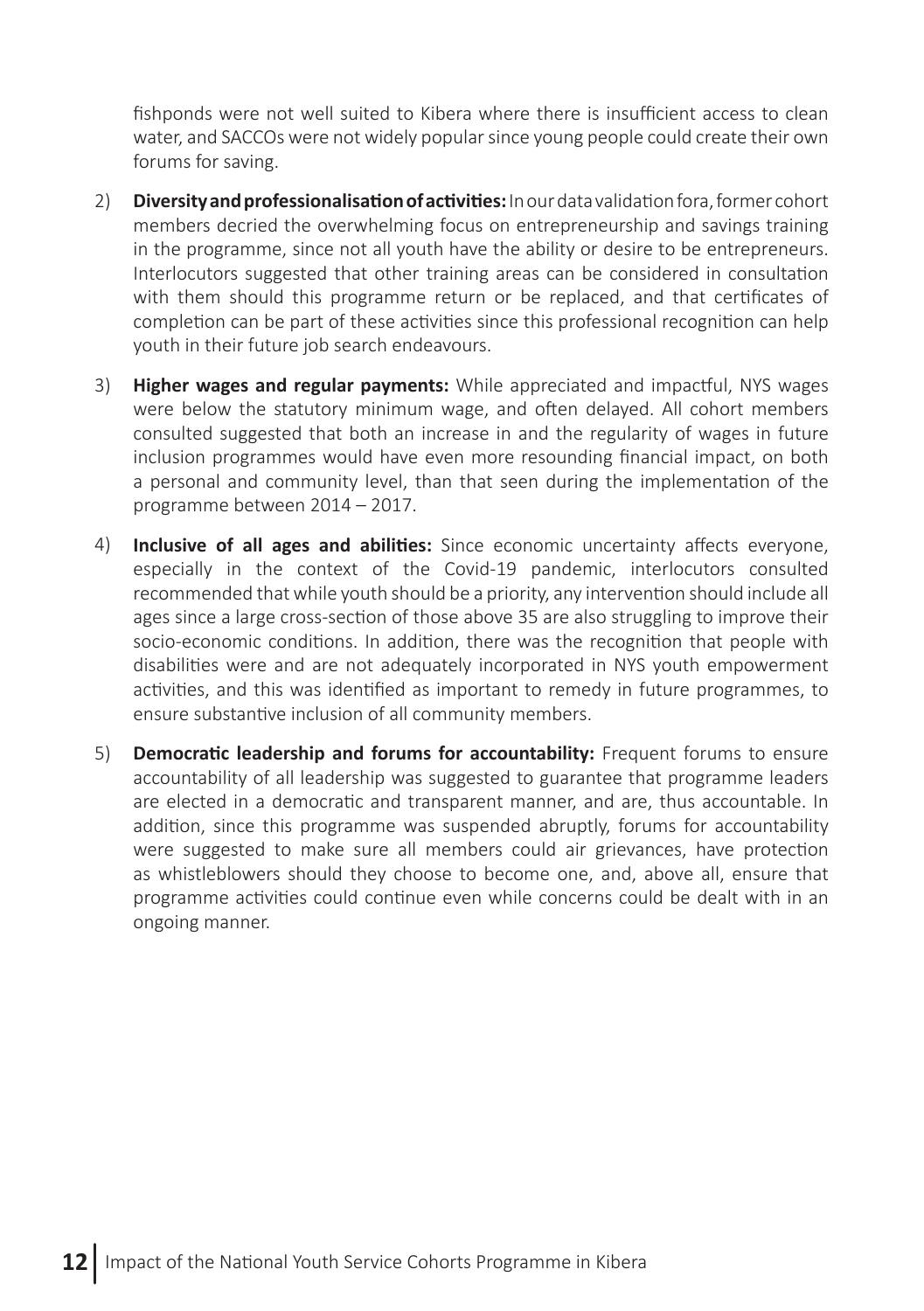## **List of References**

Achuka, Vincent. "Four MPs linked to new gangs as 2022 race gets nastier." Daily Nation, April 21, 2021, https://nation.africa/kenya/news/four-mps-linked-to-new-gangs-2022 race-gets-nastier--3370256?view=htmlamp

Austin, Rod. "'If we don't kill these people they will kill you': policing Africa's largest slum." The Guardian, August 6, 2019. https://www.theguardian.com/global-development/2019/ aug/06/if-we-dont-kill-these-people-they-will-kill-you-policing-africas-largest-slum

Business Daily. "Census: 39pc of Kenya youth are unemployed." Business Daily, February 24, 2020, https://www.businessdailyafrica.com/bd/economy/census-39pc-of-kenya-youthare-unemployed-2281430

Forti, Daniel, and Grace Maina. "The danger of marginalisation: An analysis of Kenyan youth and their integration into political, socioeconomic life." Africa Dialogue (2012): 55.

Government of Kenya (GOK). The Constitution of Kenya: 2010. Nairobi: Chief Registrar of the Judiciary, 2010.

Kenya National Bureau of Statistics (KNBS). 2019 Kenya Population and Housing Census Results. KNBS, 2020.

Kimari, Wangui, Luke Melchiorre, and Jacob Rasmussen. "Youth, the Kenyan state and a politics of contestation." Journal of Eastern African Studies 14, no. 4 (2020): 690-706.

Kunkeler, Josjah Betina, and Krijn Peters. ""The Boys Are Coming to Town": Youth, Armed Conflict and Urban Violence in Developing Countries." International Journal of Conflict and Violence (IJCV) 5, no. 2 (2011): 277-291.

Mzalendo Trust. "Claiming the Space: The Inclusion and Participation of the Youth in Kenya's 11th and 12th Parliaments." Mzalendo Trust: Nairobi, 2019. https://info.mzalendo.com/ media\_root/file\_archive/Claiming\_the\_Space\_GDY4lEq.pdf

Muggah, Robert. Researching the Urban Dilemma: Urbanization, Poverty and Violence, IDRC and DFID, 2012.

Mutahi, Patrick. "Between illegality and legality:(In) security, crime and gangs in Nairobi informal settlements." South African Crime Quarterly 37 (2011): 11-18.

National Crime Research Centre (NCRC). "Perspectives of Youth Criminality in Kenya." Nairobi: NCRC (2020). http://crimeresearch.go.ke/wp-content/uploads/2019/11/Youth-Perspectives-on-Crime.pdf

Ministry of ICT, Innovation and Youth Affairs. Kenya Youth Development Policy 2019. Nairobi: Government Printers, 2019.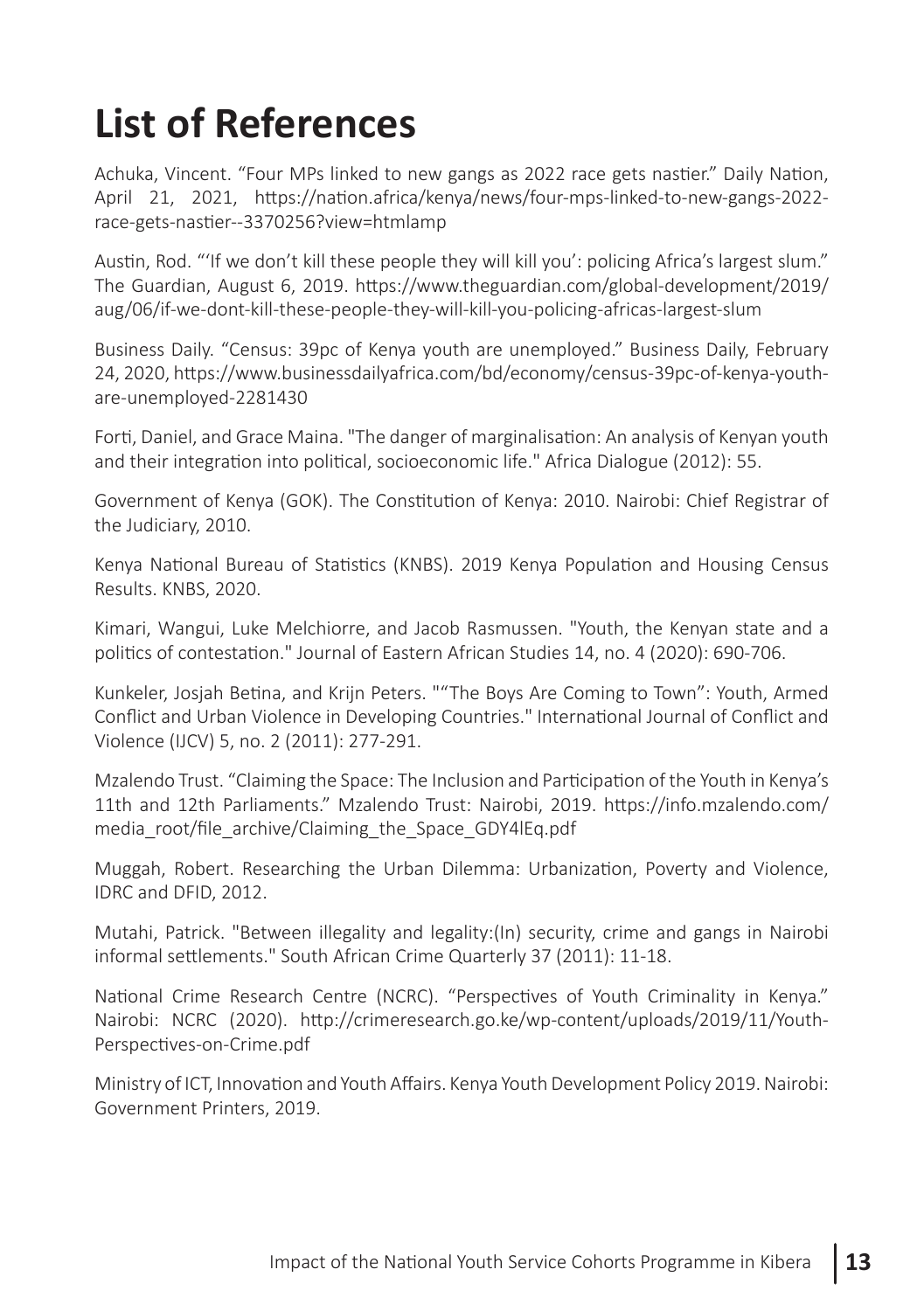National Youth Service (NYS). Official Website. htpp://www.nys.go.ke/portfolio-item/ national-service.

Parsons, Timothy. "" Kibra Is Our Blood": The Sudanese Military Legacy in Nairobi's Kibera Location, 1902-1968." The International Journal of African Historical Studies 30, no. 1 (1997): 87-122.

Ruteere, Mutuma, Patrick Mutahi, Becky Mitchell, and Jeremy Lind. Missing the point: Violence reduction and policy misadventures in Nairobi's poor Neighbourhoods. No. Evidence Report; 39. Institute of Development Studies (IDS), 2013.

Swart, Elizabeth. "Gender-based violence in a Kenyan slum: creating local, woman-centered interventions." Journal of Social Service Research 38, no. 4 (2012): 427-438.

Truth, Justice, and Reconciliation Commission of Kenya. Commissions of Inquiry-CIPEV Report (Waki Report). (2008). https://digitalcommons.law.seattleu.edu/cgi/viewcontent. cgi?article=1004&context=tjrc-gov

Wohoro, Felix. "Challenges Affecting Youth Access to Youth Enterprise Fund: A Study of Youth Empowerment Support Services-Kenya." PhD diss., United States International University-Africa, 2016.

Youth Agenda (YAA). Youth Situational Analysis. Nairobi: YAA, 2014.

https://www.youthagenda.org/wp-content/uploads/2019/12/Youth-Situation-Analysis-2014-Report.pdf